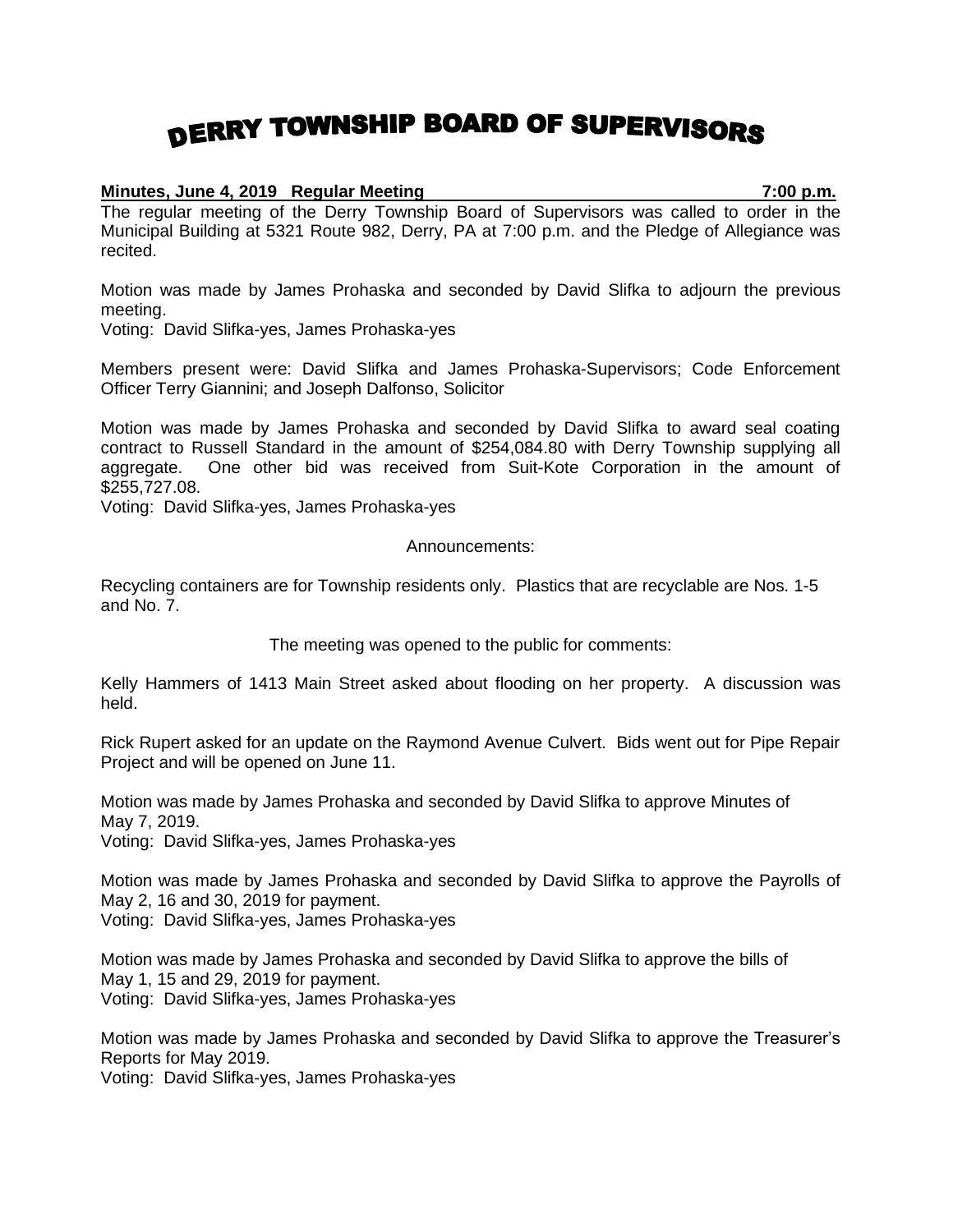Motion was made by James Prohaska and seconded by David Slifka to grant a donation to the Derry Township Volunteer Fire Department (Bradenville) in the amount of \$48,000. Voting: David Slifka-yes, James Prohaska-yes

Motion was made by James Prohaska and seconded by David Slifka to Derry Borough VFD, Blairsville VFD, and New Alexandria VFD in the amount of \$2,000 each. Voting: David Slifka-yes, James Prohaska-yes

Motion was made by James Prohaska and seconded by David Slifka to grant donations to the Mechesneytown, Pershing, and Salem Cemeteries Associations for the abandoned cemeteries in the amount of \$800 each.

Voting: David Slifka-yes, James Prohaska, yes

Motion was made by James Prohaska and seconded by David Slifka to grant a donation to the Caldwell Memorial Library in the amount of \$3,800. Voting: David Slifka-yes, James Prohaska-yes

Motion was made by James Prohaska and seconded by David Slifka to grant a donation to "Faith in Action" in the amount of \$1,000. Voting: David Slifka-yes, James Prohaska-yes

Motion was made by James Prohaska and seconded by David Slifka to grant a donation to the Derry Township Agricultural Fair Association in the amount of \$2,000. Voting: David Slifka-yes, James Prohaska-yes

Motion was made by James Prohaska and seconded by David Slifka to grant a donation to the Murrysville Medic One (Support 610) in the amount of \$600. Voting: David Slifka-yes, James Prohaska-yes

Motion was made by James Prohaska and seconded by David Slifka to grant a donation to the Barbara Thompson Early Learning Center in the amount of \$1,000. Voting: David Slifka-yes, James Prohaska-yes

Motion was made by James Prohaska and seconded by David Slifka to approve the Trout Run Woods Partnership LP Subdivision off Millwood Road which has been approved by the Westmoreland County Department of Planning.

Approval of this plan does not constitute acceptance of the streets as dedicated and laid out on said plan until they are developed to the Township's specifications at which time formal written notice of acceptance of dedication will be delivered by the Derry Township Board of Supervisors to the developer.

Voting: David Slifka-yes, James Prohaska-yes

Motion was made by James Prohaska and seconded by David Slifka to approve the Rhodes Subdivision off Route 217 contingent upon the approval of the Westmoreland County Department of Planning.

Approval of this plan does not constitute acceptance of the streets as dedicated and laid out on said plan until they are developed to the Township's specifications at which time formal written notice of acceptance of dedication will be delivered by the Derry Township Board of Supervisors to the developer.

Voting: David Slifka-yes, James Prohaska-yes